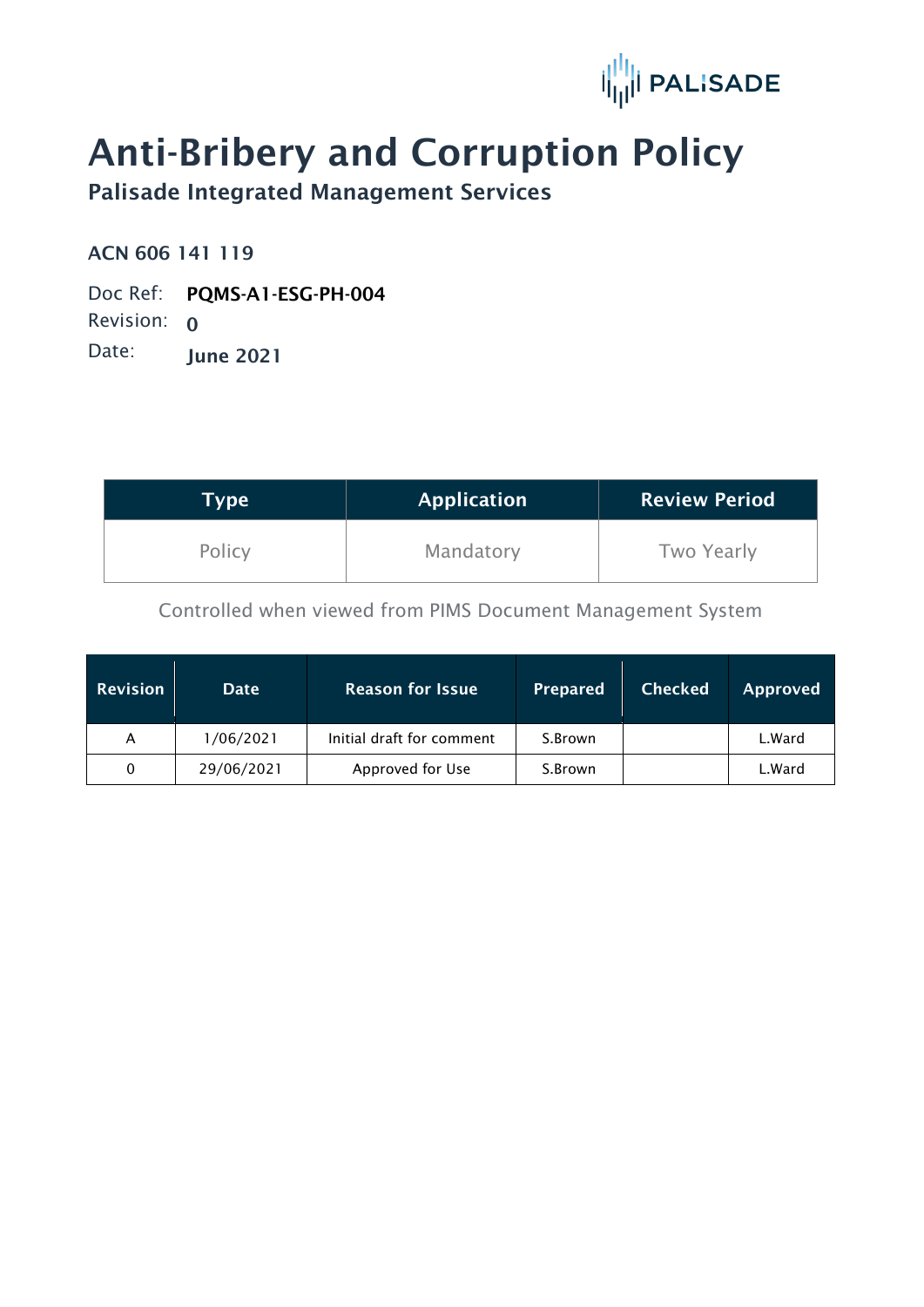

## Palisade Integrated Management Services Pty Ltd

Anti-Bribery and Corruption Policy

#### **Contents**

| $\mathbf{1}$ . | <b>DEFINITIONS</b>                      | 3 |
|----------------|-----------------------------------------|---|
| 2.             | <b>INTRODUCTION</b>                     | 3 |
| 2.1            | Palisade Integrated Management Services | 3 |
| 2.2            | Objective and Scope                     | 3 |
| 2.3            | <b>Related Policies</b>                 | 4 |
| 3.             | UNDERSTANDING BRIBERY AND CORRUPTION    | 4 |
| 3.1            | <b>Bribery</b>                          | 4 |
| 3.2            | Corruption                              | 4 |
| $\mathbf{4}$ . | PRINCIPLES AND CONTROLS                 | 5 |
| 5.             | RESPONSIBILITIES UNDER THIS POLICY      | 6 |
| 6.             | <b>REPORTING</b>                        | 7 |
| 7 <sub>1</sub> | <b>BREACH OF POLICY</b>                 | 7 |
| 8.             | <b>MONITORING AND REVIEW</b>            | 7 |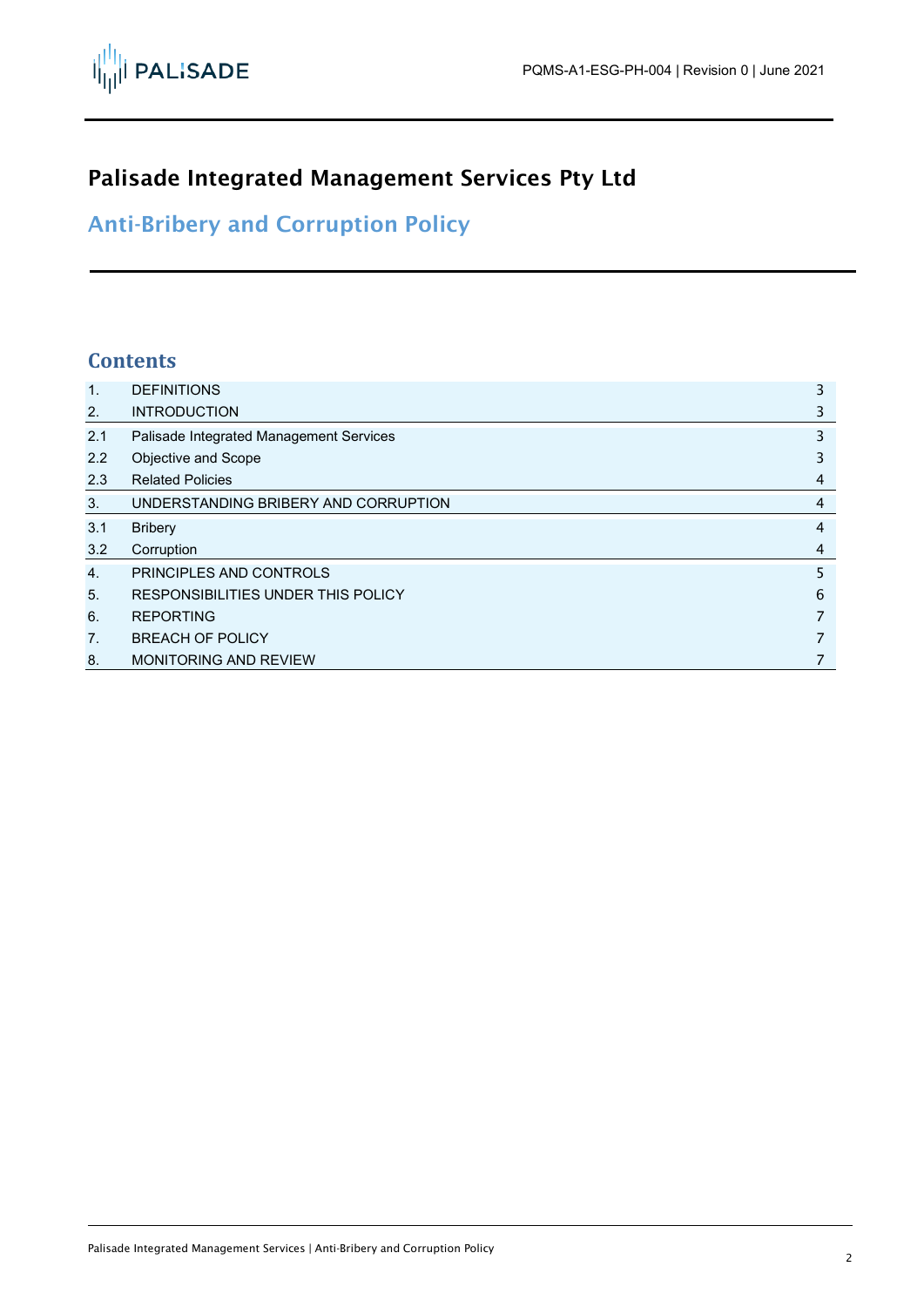

## <span id="page-2-0"></span>1. Definitions

| <b>Term</b>                | <b>Meaning</b>                                                                                                                                                                                                                                                                                                                                                                                                                                                                          |
|----------------------------|-----------------------------------------------------------------------------------------------------------------------------------------------------------------------------------------------------------------------------------------------------------------------------------------------------------------------------------------------------------------------------------------------------------------------------------------------------------------------------------------|
| <b>ABC</b>                 | Anti-Bribery and Corruption                                                                                                                                                                                                                                                                                                                                                                                                                                                             |
| <b>Bribe</b>               | A bribe is an inducement or reward offered, promised or provided in order to gain any<br>commercial, contractual, regulatory or personal advantage and can take the form of gifts,<br>loans, fees, rewards or other advantages                                                                                                                                                                                                                                                          |
| <b>Bribery</b>             | Bribery is the offering, promising, giving, accepting or soliciting of an advantage as an<br>inducement for action which is illegal, unethical or a breach of trust                                                                                                                                                                                                                                                                                                                     |
| Corruption                 | Corruption is an act or omission for an improper or unlawful purpose, which involves the<br>abuse of a position of trust or power. It includes any conduct of any person (whether or<br>not a public official) that adversely affects, or that could adversely affect, either directly or<br>indirectly, the honest or impartial exercise of official functions by any public official, any<br>group or body of public officials or any public authority                                |
| Facilitation<br>Payment    | A form of bribery made for the purpose of expediting or facilitating the performance of a<br>public official for a routine governmental action.<br>For example, processing papers, issuing permits and other actions of an official in order<br>to expedite performance of duties of a non-discretionary nature (ie: which they are<br>already bound to perform). The payment or other inducement is not intended to influence<br>the outcome of the official's action, only its timing |
| Related<br><b>Policies</b> | Has the meaning given in Section 2.3                                                                                                                                                                                                                                                                                                                                                                                                                                                    |

### <span id="page-2-1"></span>2. Introduction

#### <span id="page-2-2"></span>2.1 Palisade Integrated Management Services

PIMS is a business dedicated to providing superior quality asset management. This sole focus and the delivery of practical asset management from a seasoned team of operators, engineers, accountants and general managers delivers improved asset performance, and in turn improved financial returns, to the owners of the assets that PIMS manages and the projects that PIMS undertakes.

PIMS has a culture and an approach of 'zero tolerance' to bribery, corruption and facilitation payments in all areas and levels of its business activities. A breach of anti-bribery and corruption laws and regulations may result in enforcement action, adverse court actions, significant reputational damage and significant financial loss both to individuals, to PIMS as a whole, to investors in the assets that PIMS manages and to the Palisade Group more generally.

PIMS is therefore committed to promoting and maintaining a culture of acting lawfully, ethically and responsibly in all its activities and through the management of assets and the contractors who are engaged by those assets to provide goods and services. This Policy and related Policies (detailed in Section 2.3 below) commits PIMS to:

- Not engaging in bribery or corruption practices
- Complying with all applicable anti-bribery and corruption laws and regulations
- Holding itself to the highest level of integrity and ethical standards in all of its business practices; and
- Fostering a culture and an approach of zero tolerance to bribery and corruption in all areas and levels of its business activities

#### <span id="page-2-3"></span>2.2 Objective and Scope

The objective of this Policy is to increase personnel awareness of bribery and corruption risks, provide guidance to personnel and service providers on how to protect themselves and the contracting organisation from such risks and ultimately support the contracting organisation and PIMS in fostering a culture of acting lawfully, ethically and responsibly.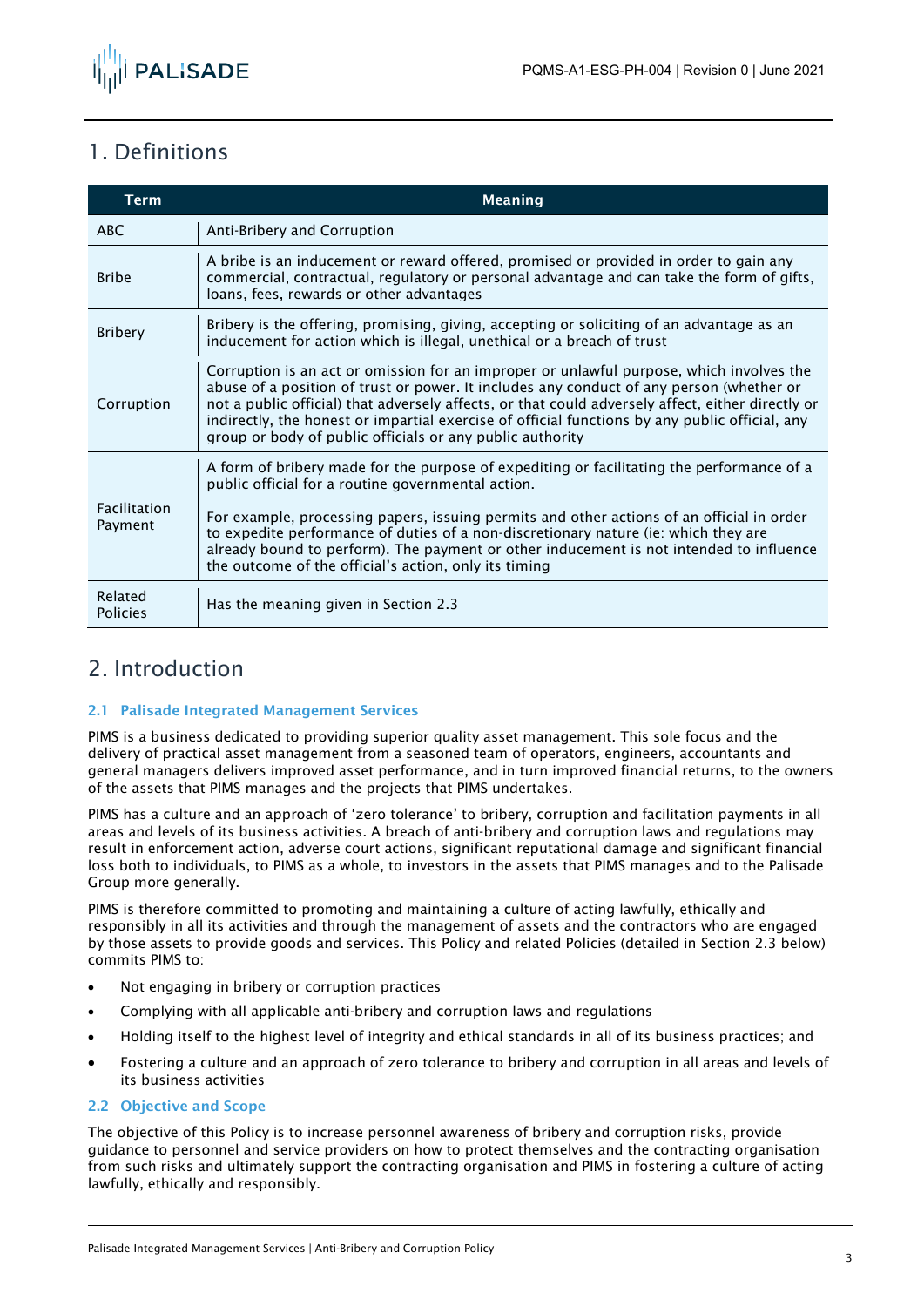

This Policy applies to:

- All PIMS employees
- Members of the PIMS Board of Directors
- Members of the Boards of Directors for those assets under PIMS management (where adopted by those Boards for their respective assets)

It is noted that third party service providers who are contracted to the assets (rather than to PIMS) may not be bound by this Policy. It is therefore incumbent on PIMS to promote this Policy to all key contractors to monitor their alignment and where necessary to take action to ensure that the requirements of this Policy are upheld.

#### <span id="page-3-0"></span>2.3 Related Policies

This Policy should be read in conjunction with the following related PIMS Policies (together the Related Policies):

- Environmental Social Governance (ESG) Policy PQMS-A1-ESG-PH-003
- Privacy Policy PQMS-A1-HRS-PH-002
- Employee Behaviour and Grievance Resolution Policy PQMS-A1-HRS-PH-003
- PIMS Workplace Guideline PQMS-C1-HRS-GL-001
- Code of Conduct PQMS-A1-HRS-PH-004
- Whistleblower Policy -PQMS-A1-ESG-PH-005

#### <span id="page-3-1"></span>3. Understanding Bribery and Corruption

#### <span id="page-3-2"></span>3.1 Bribery

A bribe is an inducement or reward offered, promised or provided in order to gain any commercial, contractual, regulatory or personal advantage and can take the form of gifts, loans, fees, rewards or other advantages.

Bribery is the offering, promising, giving, accepting or soliciting of an advantage as an inducement for action which is illegal, unethical or a breach of trust.

#### <span id="page-3-3"></span>3.2 Corruption

Corruption is an act or omission for an improper or unlawful purpose, which involves the abuse of a position of trust or power.

Any conduct of any person (whether or not a public official) that adversely affects, or that could adversely affect, either directly or indirectly, the honest or impartial exercise of official functions by any public official, any group or body of public officials or any public authority is considered an act of corruption.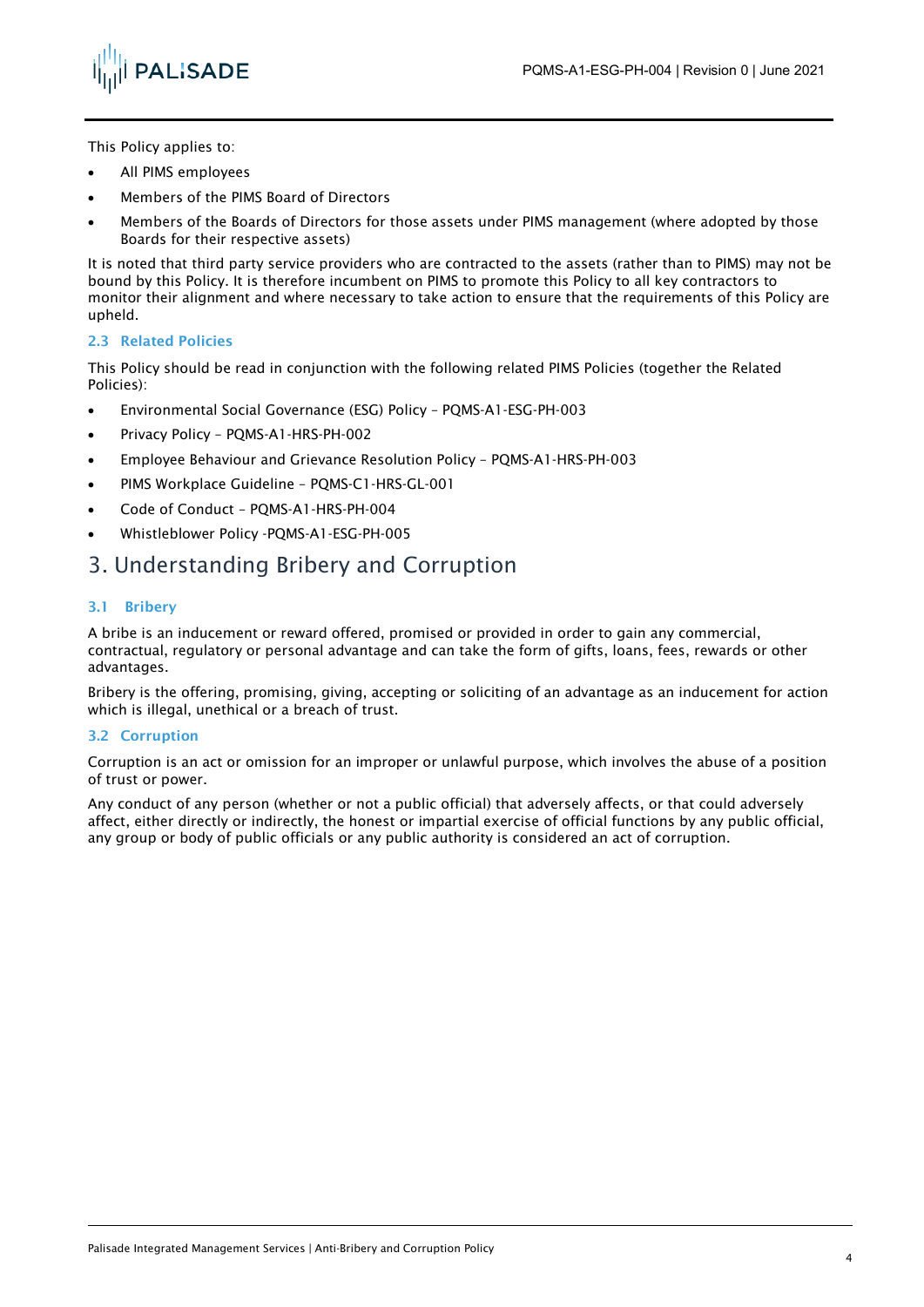

# <span id="page-4-0"></span>4. Principles and Controls

| Principle                                                                                                                                                 | <b>Controls</b>                                                                                                                                                                                                                                                                                                                                                                                                                                                                                                                                                                                                 |
|-----------------------------------------------------------------------------------------------------------------------------------------------------------|-----------------------------------------------------------------------------------------------------------------------------------------------------------------------------------------------------------------------------------------------------------------------------------------------------------------------------------------------------------------------------------------------------------------------------------------------------------------------------------------------------------------------------------------------------------------------------------------------------------------|
| PIMS is committed to not<br>engaging in bribery or<br>corruption activities and<br>fostering a zero<br>tolerance environment to<br>bribery and corruption | Personnel: All personnel are expressly prohibited from engaging in any kind of<br>bribery and corrupt practices                                                                                                                                                                                                                                                                                                                                                                                                                                                                                                 |
|                                                                                                                                                           | Business dealings: PIMS will not enter into, or will cease existing, business<br>relationships (both directly and on behalf of assets under PIMS management)<br>with a person or entity if PIMS is aware or suspects that the person or entity is<br>not behaving, or will not behave, in a manner consistent with this Policy                                                                                                                                                                                                                                                                                  |
|                                                                                                                                                           | Reporting: Personnel are encouraged to report any issues or suspicions of<br>bribery or corrupt practices (refer Section 6 below). A safe, reliable and<br>confidential way of reporting any suspicious activity without fear of actual or<br>possible adverse consequences through the reporting procedures is detailed in<br>the PIMS Whistleblower Policy                                                                                                                                                                                                                                                    |
|                                                                                                                                                           | Legal advice: Access to external legal advisers is available to personnel to<br>better understand anti-bribery and corruption obligations                                                                                                                                                                                                                                                                                                                                                                                                                                                                       |
|                                                                                                                                                           | Policy review: This Policy is reviewed at least every two years and is subject to<br>PIMS Board oversight and approval                                                                                                                                                                                                                                                                                                                                                                                                                                                                                          |
| Identify, mitigate and<br>manage anti-bribery and<br>corruption obligations<br>and risks in all business<br>activities                                    | Risk Management Framework: All key risks (including bribery and corruption<br>risks) inherent to the business activities of the assets under PIMS Management<br>are required to be identified, evaluated and managed in accordance with the<br>PIMS Risk Management Framework - PQMS-RMT-FR-001 - where any identified<br>risks and associated controls are recorded                                                                                                                                                                                                                                            |
|                                                                                                                                                           | Policies: This Policy and the Related Policies contain a number of measures and<br>controls to comprehensively manage PIMS's antibribery and corruption<br>obligations and risks                                                                                                                                                                                                                                                                                                                                                                                                                                |
| Demonstrate awareness                                                                                                                                     | Training: Anti-bribery and corruption awareness training is to be provided to<br>all personnel every two years                                                                                                                                                                                                                                                                                                                                                                                                                                                                                                  |
| and knowledge of<br>bribery and corruption<br>risks and responsibilities                                                                                  | Policies: The adoption and use of this Policy and the Related Policies enable<br>personnel and service providers to be aware of bribery and corruption risks<br>that they may be exposed to via business activities, as well as their<br>responsibilities in mitigating such risks                                                                                                                                                                                                                                                                                                                              |
| Demonstrate<br>transparency and<br>truthfulness through<br>actions                                                                                        | Payment controls: Personnel are required to accurately record all transactions<br>and expenses incurred by, or on behalf of PIMS and the assets under PIMS<br>management regardless of the amount and ensure that they are supported by<br>legitimate invoices and a description of the business reason for making the<br>payment. All payments are reviewed and approved by the manager of each<br>personnel member via a payment approval workflow and linked to accounting<br>software which provides a complete audit trail of transactions. Payments are<br>only actioned once approval has been confirmed |
|                                                                                                                                                           | Financial records: All financial transactions, invoices, receipts, orders and<br>dealings with agents, intermediaries and third parties are prepared and<br>maintained with strict accuracy and completeness. These records are evidenced<br>by written agreements and documents, with accounting records and financial<br>statements which are maintained in accordance with regulatory requirements                                                                                                                                                                                                           |
|                                                                                                                                                           | Audit: Financial statements for each asset under PIMS management are subject<br>to external audit which facilitates the detection of misstatements and irregular<br>transactions, deters bribes and corrupt practices, and assists in assuring the<br>integrity and completeness of the financial statements and records                                                                                                                                                                                                                                                                                        |
|                                                                                                                                                           | Register: PIMS maintains a register of gifts and entertainment in accordance<br>with the PIMS Workplace Guideline to capture details of any gifts or                                                                                                                                                                                                                                                                                                                                                                                                                                                            |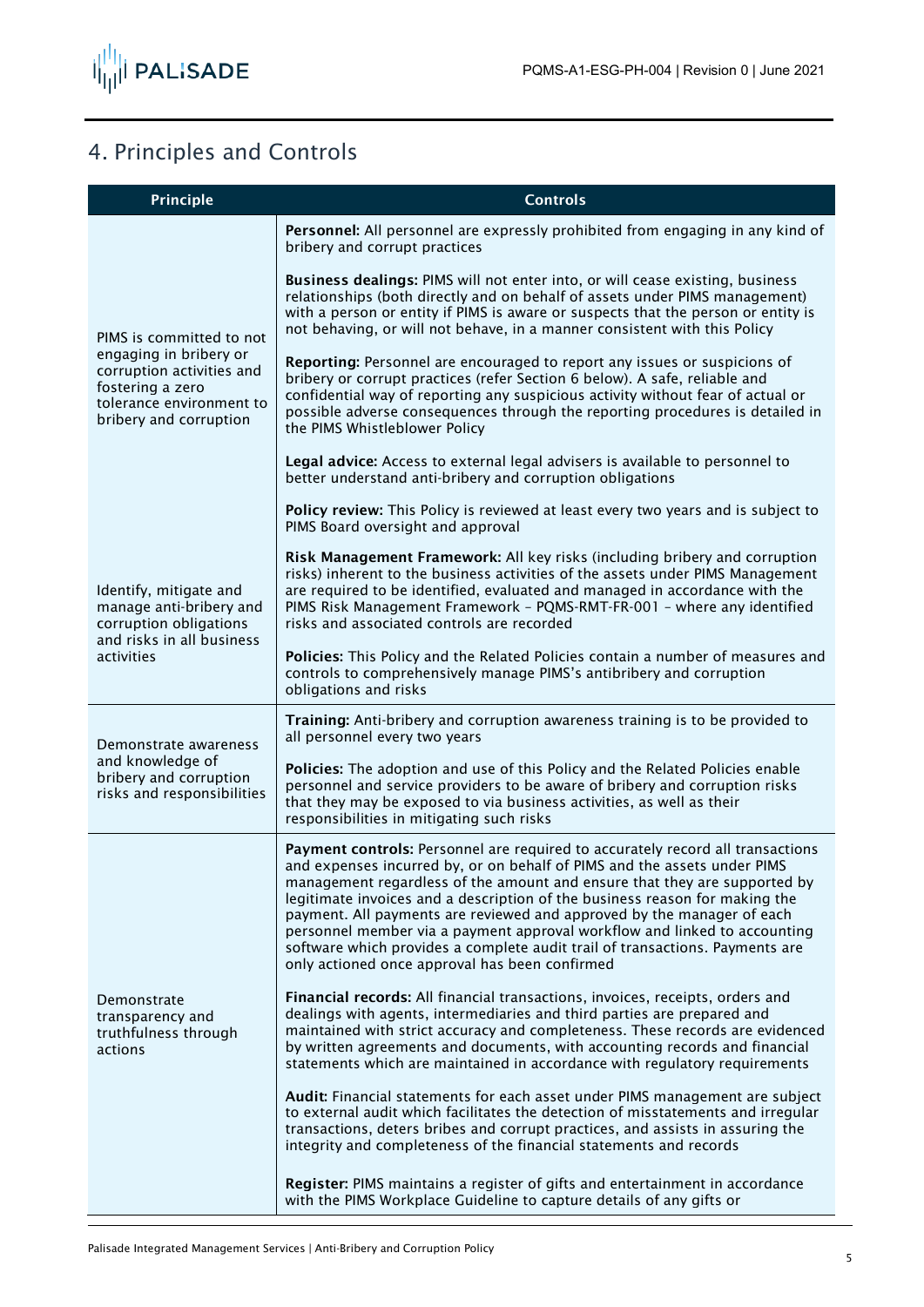

|                                                                                    | entertainment above prescribed thresholds given or received by personnel.<br>This enables detection of any suspicious activity and seeks to ensure that all<br>benefits and payments offered, received and made are legitimate. For clarity it<br>is noted that funding provided to local communities on behalf of assets<br>managed by PIMS is not considered to be "gifts and entertainment" but is<br>rather covered by asset specific processes and approvals, with reports provided<br>to the respective asset Boards                                                                                                                                                           |
|------------------------------------------------------------------------------------|--------------------------------------------------------------------------------------------------------------------------------------------------------------------------------------------------------------------------------------------------------------------------------------------------------------------------------------------------------------------------------------------------------------------------------------------------------------------------------------------------------------------------------------------------------------------------------------------------------------------------------------------------------------------------------------|
| Conduct due diligence to<br>identify and manage<br>bribery and corruption<br>risks | <b>Employee due diligence:</b> PIMS conducts pre-employment screening and<br>background checks for all personnel as part of onboarding to assist in<br>identifying any bribery or corruption risks arising from prior criminal records<br>or undisclosed political connections<br>Service provider due diligence: On behalf of the assets under PIMS<br>management PIMS conducts due diligence on service providers to identify<br>potential risks (including bribery and corruption risks) that may arise from<br>dealings with such service providers. Material contracts are subject to asset<br>Board approval and cannot be entered into without senior management<br>knowledge |

## <span id="page-5-0"></span>5. Responsibilities under this Policy

In addition to participating in the controls detailed in Section 4 above, under this Policy PIMS personnel must not:

- Offer, promise, give, facilitate, request, agree to receive and/or accept a bribe including a facilitation payment
- Offer or receive, directly or indirectly, gifts, entertainment or sponsored travel that could affect, or be perceived to affect, the outcome of business transaction(s) that are not legitimately due
- Offer to or make a donation as a way of obtaining or retaining an advantage for the benefit of PIMS, any asset under PIMS management, any other person or themselves
- Enter into, or continue, and/or facilitate a business relationship (with, for example, suppliers and other intermediaries, joint venture partners or proposed merger and acquisition targets) if it cannot be satisfied that the entity will behave in a manner consistent with this Policy; and
- Keep accounts or transactions relating to dealings with asset third parties "off the book" to facilitate or conceal improper payments

PIMS personnel are required to deal with third party service providers who are contracted to the assets (rather than to PIMS) and who therefore may not be bound by this Policy. In dealing with those contractors PIMS personnel must endeavor to promote the requirements of this Policy - understanding that the service providers may have equivalent Policy/s in place which may differ in their detail (eg; the thresholds for reporting gifts and entertainment may be higher) - and are required to report any suspected or actual bribery or corrupt activity - as detailed in Section 6 below.